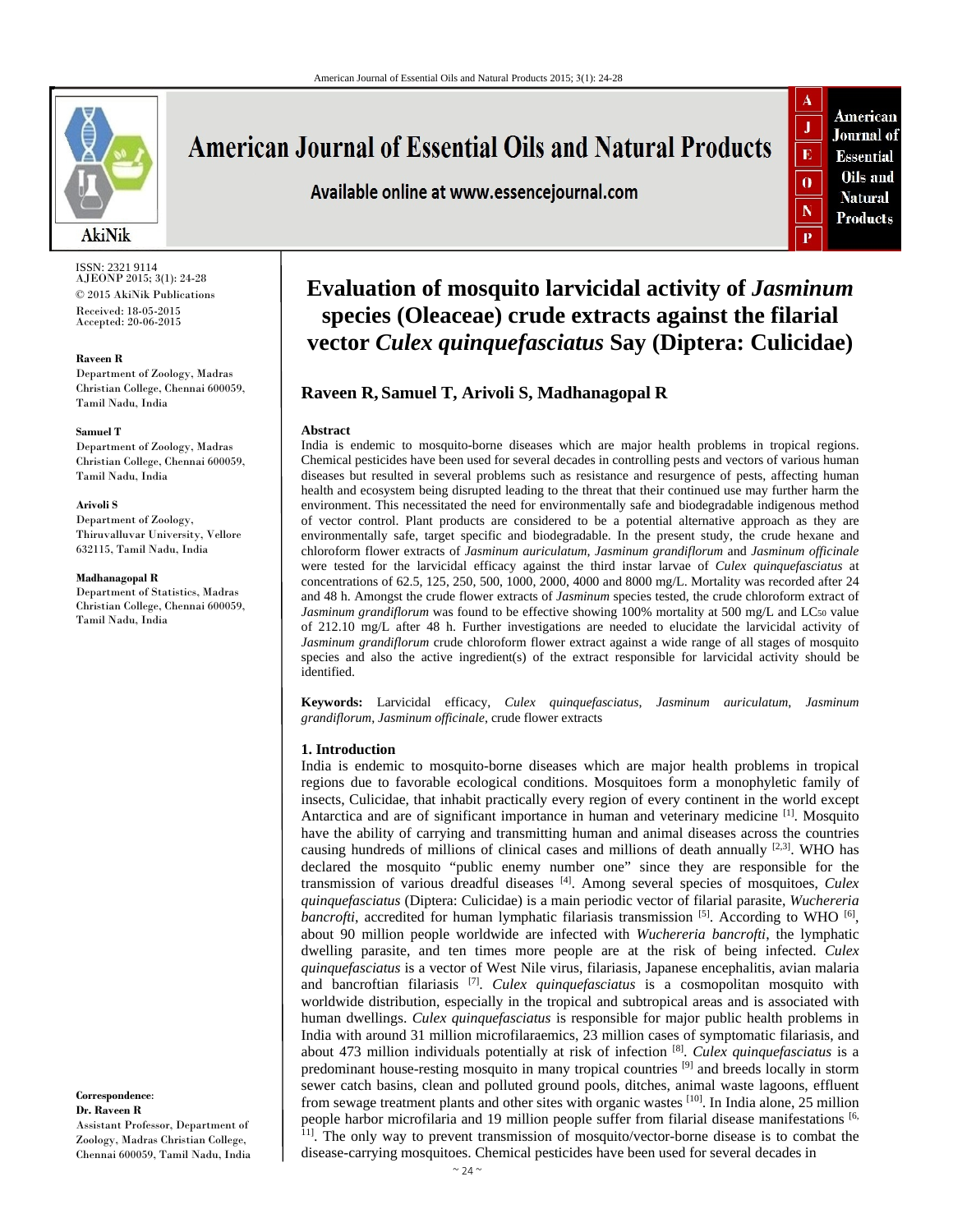controlling pests and vectors of various human diseases as they have a quick knock down effect. However, their indiscriminate use resulted in several problems such as resistance [12] and resurgence of pests, elimination of natural enemies, toxic residues in food, water, air and soil which affect human health and disrupt the ecosystem, leading to the threat that their continued use may further harm the environment [13, 14]. This has necessitated the need for a research and development of environmentally safe, biodegradable indigenous method for vector control. Biologically active plant materials have attracted considerable interest in mosquito control programs in the recent times. Biopesticides provide an alternative to synthetic pesticides because of their generally low environmental pollution, low toxicity to humans, and other advantages [15]. Many herbal products have been used as natural insecticides before the discovery of synthetic organic insecticides [16]. Natural products of plant origin with insecticidal properties have been tried in the recent past in order to control a variety of insect pests and vectors. Many approaches have been developed to control mosquito menace. One such approach to prevent mosquito-borne disease is by killing mosquito at larval stage. The current mosquito control approach is based on synthetic insecticides. Plants may be a source of alternative agents for control of vectors as they are rich in bioactive chemicals, active against a limited number of species including specific target insects, and biodegradable. Phytochemical insecticides have received much attention, in this regard, as they are considered to be more environmentally biodegradable and considered safer than synthetic insecticides [17]. Many researchers have reported on the effectiveness of plant extract against mosquito larvae and during the last decade, various studies on natural plant products against vector mosquito indicate them as possible alternatives to chemical synthetic insecticides for mosquito control [18-26]. Therefore, in the present study, the crude flower extracts of *Jasminum officinale* L. *Jasminum auriculatum* Vahl. and *Jasminum grandiflorum* L. belonging to the family Oleaceae were tested for the larvicidal efficacy against the third instar larvae of *Culex quinquefasciatus*.

#### **2. Materials and Methods 2.1 Plant collection**

Mature fresh flowers of *Jasminum auriculatum*, *Jasminum grandiflorum* and *Jasminum officinale* collected in and around Chennai, Tamil Nadu, India were brought to the laboratory, and shade dried at room temperature. Taxonomical identity of the flowers was confirmed at the Department of Plant Biology and Plant Biotechnology, Madras Christian College, Chennai, Tamil Nadu, India.

## **2.2 Plant extraction**

Dried flowers of *Jasminum auriculatum*, *Jasminum grandiflorum* and *Jasminum officinale* were powdered and the powdered flowers (1 Kg) each was extracted with 3 L of hexane and chloroform each separately using a Soxhlet apparatus at a temperature of 45  $^{\circ}$ C and 57  $^{\circ}$ C respectively [27]. The extracts were filtered through a Buchner funnel with Whatman number 1 filter paper. The crude plant extracts were evaporated to dryness in rotary evaporator. The crude hexane and chloroform flower extracts of *J. auriculatum*, *J. grandiflorum* and *J. officinale* thus obtained were lyophilized and one per cent stock solution prepared by adding adequate volume of acetone was refrigerated at 4 °C until testing for bioassay.

# **2.3 Test mosquitoes**

*Culex* immatures collected from various places in Chennai, Tamil Nadu, India were transported to the laboratory in plastic containers. In the laboratory, the immature mosquitoes were transferred to enamel larval trays until adult emergence. After emergence, the adult mosquitoes were identified upto species level and confirmed before rearing. Cyclic generations of *Culex quinquefasciatus* were maintained separately in two feet mosquito cages in an insectary. Mean room temperature of 27  $\pm$ 2 <sup>0</sup>C and a relative humidity of 70-80% were maintained in the insectary. The adult mosquitoes were fed on ten per cent glucose solution. For continuous maintenance of mosquito colony, the adult female mosquitoes were blood fed with laboratory reared albino mice. Ovitraps were placed inside the cages for egg laying. The eggs laid were then transferred to enamel larval trays maintained in the larval rearing chamber. The larvae were fed with larval food (dog biscuits and yeast in the ratio 3:1). The larvae on becoming pupae were collected, transferred to plastic bowls and kept inside mosquito cage for adult emergence.

# **2.4 Larvicidal bioassay**

Standard WHO <sup>[28]</sup> protocol with minor modifications was adopted for the study. The tests were conducted in glass beakers. *Cx. quinquefasciatus* immature particularly early third instar larvae were obtained from laboratory colonized mosquitoes of  $F_1$  generation. Larvicidal activity at test concentrations of 62.5, 125, 250, 500, 1000, 2000, 4000 and 8000 mg/L of the crude extract was assessed. The required test concentrations and quantity of test solution was prepared by serially diluting one per cent stock solution of the crude extract. Twenty healthy larvae were released into each 250 ml glass beaker containing water and test concentration. Mortality was observed for 24 and 48 h after treatment. A total of three trials with three replicates per trial for each concentration were carried out. Controls were run simultaneously. Treated control was prepared by the addition of Tween 80 to distilled water. Distilled water served as untreated control. The larval per cent mortality was calculated and when control mortality ranged from 5-20% it was corrected using Abbott's formula  $[29]$ .

# **2.5 Statistical analysis**

Data from all replicates were pooled for analysis.  $LC_{50}$ ,  $LC_{90}$ and regression coefficient values were calculated using SPSS software by probit analysis [30]. One way ANOVA followed by Tukey's test was performed to determine the difference in larval mortality between concentrations. Results with P<0.05 level were considered to be statistically significant.

## **3. Results and Discussion**

The results of the present study indicate the crude chloroform extract of *J. grandiflorum* flowers to possess larvicidal activity against *Cx. quinquefasciatus*. Results of the larvicidal effects of crude flower extracts of *Jasminum* species against *Cx. quinquefasciatus* are presented in Table 1 and 2. No larval mortality was observed in treated and untreated control. Among the plant species and extracts tested, the crude chloroform flower extract of *J. grandiflorum* was found to be effective with one hundred per cent mortality at 500 mg/L at 48 hours (Table 2) and  $LC_{50}$  value of 212.10 mg/L after 48 hours (Table 3). The crude hexane, diethyl ether, dichloromethane and ethyl acetate extract of leaves of *Cleisthanthus collinus*, *Hydrocotyle javanica*, *Murraya koenigii*, whole plant of *Leucas aspera* and *Sphaeranthus*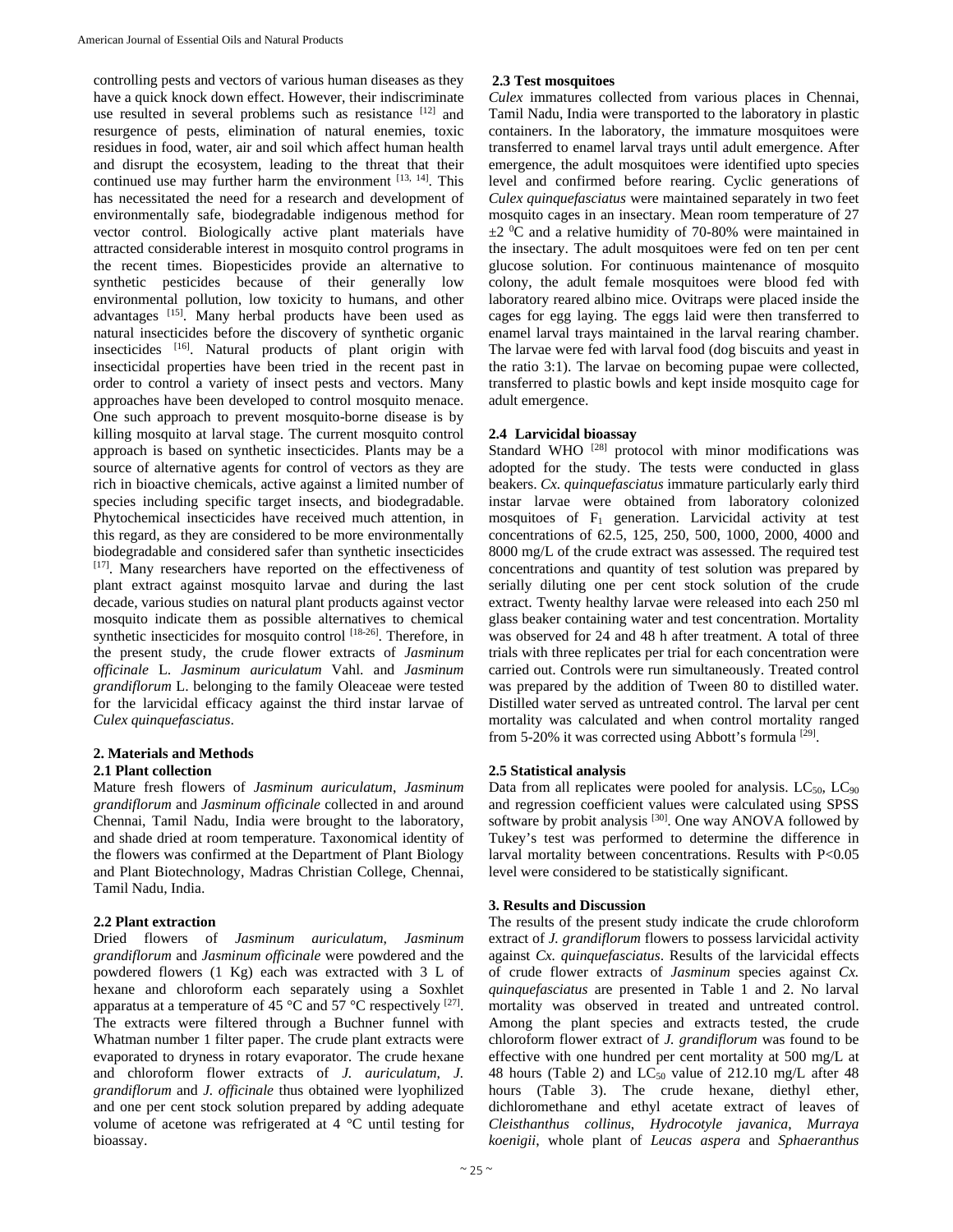*indicus* and *Zanthoxylum limonella* bark exhibited 100% larval mortality at 1000ppm at 48 hours against the larvae of *Cx. quinquefasciatus* [26]. The results of the present study corroborate with earlier reports of *J. grandiflorum* crude chloroform flower extracts tested against the larvae of *Aedes*  aegypti exhibiting LC<sub>50</sub> values of 344.01 and 300.47 mg/L after 24 and 48 hours respectively [31]. Crude extracts of plants that showed larvicidal activity and the  $LC_{50}$  values ranging above 100 ppm were found in petroleum ether leaf extracts of *Ageratum conyzoides* [32] and ethyl acetate leaf extracts of *Ageratum houstonianum* [33]. The ethyl acetate leaf extract of *Strychnos nuxvomica* indicated larvicidal activity against *Cx. quinquefasciatus* and LC<sub>50</sub> value was 222.28 and 146.99 ppm after 24 and 48 hours respectively [34]. The hexane aerial

extract of *Hyptis suaveolens* (LC<sub>50</sub> 203.37 ppm), diethyl ether whole plant extract of *Sphaeranthus indicus* ( $LC_{50}$  211.42 ppm), dichloromethane whole plant extract of *Citrullus*  $\alpha$ *colocynthis* (LC<sub>50</sub> 240.36 ppm), diethyl ether leaf extract of *Abutilon indicum* (LC50 395.50 ppm), diethyl ether leaf extract of *Murraya koenigii* (LC<sub>50</sub> 399.64 ppm), hexane leaf extract of Leucas  $a$ spera  $(LC_{50} 652.52$  ppm) and ethyl acetate leaf extract of *Cleistanthus collinus* (LC<sub>50</sub> 755.75ppm) exhibited larvicidal activity against *Cx. quinquefasciatus* [18]. Methanolic leaf extract of *Momordica charantia*, *Trichosanthes anguina, Luffa acutangula, Benincasa cerifera* and *Citrullus vulgaris*  when tested against *Cx. quinquefasciatus* larvae showed LC<sub>50</sub> values of 465.85, 567.81, 839.81, 1189.30 and 1636.04 ppm respectively [35].

**Table 1:** Larvicidal activity of crude flower extracts of *Jasminum* species against *Culex quinquefasciatus* at 24 hours

|                          | <b>Solvents</b> | Larval mortality (Mean $\pm$ S.D.) |                          |                          |                           |                          |                          |                          |                         |  |
|--------------------------|-----------------|------------------------------------|--------------------------|--------------------------|---------------------------|--------------------------|--------------------------|--------------------------|-------------------------|--|
| <b>Plant species</b>     |                 | Concentration (mg/L)               |                          |                          |                           |                          |                          |                          |                         |  |
|                          |                 | 62.5                               | 125                      | 250                      | 500                       | 1000                     | 2000                     | 4000                     | 8000                    |  |
| Jasminum<br>auriculatum  | Hexane          | 0.00                               | 0.00                     | 0.66                     | 2.00                      | 4.00                     | 4.00                     | 5.33                     | 6.66                    |  |
|                          |                 | $\pm 0.00^{\mathrm{a}}$            | $\pm 0.00^{\mathrm{a}}$  | $\pm 1.15^{\mathrm{a}}$  | $\pm 2.00^{\text{ab}}$    | $\pm 0.00^{\text{abc}}$  | $\pm 3.46^{\text{abc}}$  | $\pm 1.15^{\rm bc}$      | $\pm 2.30$ <sup>d</sup> |  |
|                          |                 | (0.00)                             | (0.00)                   | (3.30)                   | (10.00)                   | (20.00)                  | (20.00)                  | (26.65)                  | (33.30)                 |  |
|                          | Chloroform      | 0.00                               | 0.66                     | 2.00                     | 4.00                      | 6.00                     | 6.00                     | 6.66                     | 7.33                    |  |
|                          |                 | $\pm 0.00^{\mathrm{a}}$            | $\pm 1.15^{\mathrm{a}}$  | $\pm 2.00$ <sup>ab</sup> | $\pm 2.00$ <sup>abc</sup> | $\pm 0.00^{\rm bc}$      | $\pm 2.00^{\rm bc}$      | $\pm 3.05^{\circ}$       | $\pm 1.15$ <sup>c</sup> |  |
|                          |                 | (0.00)                             | (3.30)                   | (10.00)                  | (20.00)                   | (30.00)                  | (30.00)                  | (33.30)                  | (36.65)                 |  |
| Jasminum<br>grandiflorum | Hexane          | 2.66                               | 5.33                     | 7.33                     | 10.00                     | 11.33                    | 13.33                    | 14.66                    | 15.33                   |  |
|                          |                 | $\pm 2.30$ <sup>ab</sup>           | $\pm 1.15$ <sup>bc</sup> | $\pm 1.15$ bcd           | $\pm 2.00$ <sup>cde</sup> | $\pm 1.15^{\text{def}}$  | $\pm 1.15$ <sup>ef</sup> | $\pm 3.05$ <sup>ef</sup> | $\pm 3.05$ <sup>f</sup> |  |
|                          |                 | (13.30)                            | (26.65)                  | (36.65)                  | (50.00)                   | (56.65)                  | (66.65)                  | (73.30)                  | (76.65)                 |  |
|                          | Chloroform      | 3.33                               | 6.00                     | 10.00                    | 13.33                     | 14.66                    | 17.33                    | 18.00                    | 18.66                   |  |
|                          |                 | $\pm$ 1.15 <sup>ab</sup>           | $\pm 2.00^{\rm bc}$      | $\pm 0.00$ <sup>cd</sup> | $\pm 1.15d^e$             | $\pm 1.15$ <sup>ef</sup> | $\pm 3.05$ <sup>ef</sup> | $\pm 2.00$ <sup>f</sup>  | $\pm 1.15$ <sup>f</sup> |  |
|                          |                 | (16.65)                            | (30.00)                  | (50.00)                  | (66.65)                   | (73.30)                  | (86.65)                  | (90.00)                  | (93.30)                 |  |
| Jasminum<br>officinale   | Hexane          | 0.00                               | 2.33                     | 2.66                     | 5.33                      | 7.33                     | 12.00                    | 14.00                    | 16.66                   |  |
|                          |                 | $\pm 0.00^{\mathrm{a}}$            | $\pm$ 1.52 <sup>ab</sup> | $\pm 1.15^{ab}$          | $\pm 1.15^{ab}$           | $\pm 1.15^{\rm bc}$      | $\pm$ 5.29 <sup>cd</sup> | $\pm 4.00d$              | $\pm 1.15$ <sup>d</sup> |  |
|                          |                 | (0.00)                             | (11.65)                  | (13.30)                  | (26.65)                   | (36.65)                  | (60.00)                  | (70.00)                  | (83.30)                 |  |
|                          | Chloroform      | 0.00                               | 0.00                     | 1.33                     | 4.00                      | 6.00                     | 9.33                     | 13.33                    | 16.00                   |  |
|                          |                 | $\pm 0.00^{\mathrm{a}}$            | $\pm 0.00^{\text{a}}$    | $\pm$ 1.15 <sup>ab</sup> | $\pm 2.00^{\rm bc}$       | $\pm 2.00$ <sup>cd</sup> | $\pm 1.15$ <sup>d</sup>  | $\pm 2.30^{\circ}$       | $\pm 0.00^e$            |  |
|                          |                 | (0.00)                             | (0.00)                   | (6.65)                   | (20.00)                   | (30.00)                  | (46.65)                  | (66.65)                  | (80.00)                 |  |

Values are mean of three replicates of three trials ±standard deviation. Different superscript alphabets indicate statistical significant difference in larval mortality between concentrations at P<0.05 level by one way ANOVA followed by Tukey's test. Values in parenthesis denotes per cent larval mortality.

**Table 2:** Larvicidal activity of crude flower extracts of *Jasminum* species against *Culex quinquefasciatus* at 48 hours

| <b>Plant species</b>     | <b>Solvents</b> | Larval mortality (Mean $\pm$ S.D.) |                          |                          |                            |                           |                         |                          |                         |  |
|--------------------------|-----------------|------------------------------------|--------------------------|--------------------------|----------------------------|---------------------------|-------------------------|--------------------------|-------------------------|--|
|                          |                 | Concentration $(mg/L)$             |                          |                          |                            |                           |                         |                          |                         |  |
|                          |                 | 62.5                               | 125                      | <b>250</b>               | 500                        | <b>1000</b>               | 2000                    | 4000                     | 8000                    |  |
| Jasminum<br>auriculatum  | Hexane          | 0.00                               | 0.00                     | 2.66                     | 3.33                       | 5.33                      | 6.66                    | 7.33                     | 8.66                    |  |
|                          |                 | $\pm 0.00^{\text{a}}$              | $\pm 0.00^{\text{a}}$    | $\pm 2.30$ <sup>ab</sup> | $\pm 1.15^{\text{abc}}$    | $\pm 1.15$ <sup>bcd</sup> | $\pm 3.05$ bcd          | $\pm$ 1.15 <sup>cd</sup> | $\pm 2.30$ <sup>d</sup> |  |
|                          |                 | (0.00)                             | (0.00)                   | (13.30)                  | (16.65)                    | (26.65)                   | (33.30)                 | (36.65)                  | (43.30)                 |  |
|                          | Chloroform      | 0.00                               | 2.00                     | 2.66                     | 4.66                       | 6.00                      | 6.66                    | 8.00                     | 10.00                   |  |
|                          |                 | $\pm 0.00^{\mathrm{a}}$            | $\pm 2.00$ <sup>ab</sup> | $\pm 2.30^{\text{abc}}$  | $\pm$ 1.15 <sup>abcd</sup> | $\pm 2.00$ bcd            | $\pm 3.05$ bcd          | $\pm 0.00$ <sup>cd</sup> | $\pm 3.46$ <sup>d</sup> |  |
|                          |                 | (0.00)                             | (10.00)                  | (13.30)                  | (23.30)                    | (30.00)                   | (33.30)                 | (40.00)                  | (50.00)                 |  |
| Jasminum<br>grandiflorum | Hexane          | 4.00                               | 6.00                     | 8.66                     | 10.66                      | 12.66                     | 14.66                   | 16.00                    | 19.33                   |  |
|                          |                 | $\pm 2.00^{\rm b}$                 | $\pm 0.00^{\rm bc}$      | $\pm$ 1.15 <sup>cd</sup> | $\pm 1.15d^e$              | $\pm 1.15$ <sup>ef</sup>  | $\pm 1.15$ <sup>f</sup> | $\pm 2.00$ <sup>fg</sup> | $\pm 1.15$ <sup>g</sup> |  |
|                          |                 | (20.00)                            | (30.00)                  | (43.30)                  | (53.30)                    | (53.30)                   | (73.30)                 | (80.00)                  | (96.65)                 |  |
|                          | Chloroform      | 4.00                               | 6.00                     | 10.66                    | 20.00                      | 20.00                     | 20.00                   | 20.00                    | 20.00                   |  |
|                          |                 | $\pm 0.00^{\rm b}$                 | $\pm 2.00^{\mathrm{b}}$  | $\pm 2.30^{\circ}$       | $\pm 0.00d$                | $\pm 0.00d$               | $\pm 0.00^{\mathrm{d}}$ | $\pm 0.00d$              | $\pm 0.00d$             |  |
|                          |                 | (20.00)                            | (30.00)                  | (53.30)                  | (100.00)                   | (100.00)                  | (100.00)                | (100.00)                 | (100.00)                |  |
| Jasminum<br>officinale   | Hexane          | 0.00                               | 2.66                     | 2.66                     | 4.33                       | 6.66                      | 13.33                   | 15.33                    | 18.66                   |  |
|                          |                 | $\pm 0.00^{\mathrm{a}}$            | $\pm$ 1.15 <sup>ab</sup> | $\pm 1.15^{ab}$          | $\pm 3.51$ <sup>ab</sup>   | $\pm 1.15^{\rm b}$        | $\pm 2.30^{\circ}$      | $\pm 1.15$ <sup>cd</sup> | $\pm$ 1.15 <sup>d</sup> |  |
|                          |                 | (0.00)                             | (13.30)                  | (13.30)                  | (21.65)                    | (33.30)                   | (66.65)                 | (76.65)                  | (93.30)                 |  |
|                          | Chloroform      | 0.00                               | 0.00                     | 2.66                     | 4.66                       | 6.66                      | 11.33                   | 14.00                    | 18.00                   |  |
|                          |                 | $\pm 0.00^{\mathrm{a}}$            | $\pm 0.00^{\text{a}}$    | $\pm$ 1.15 <sup>ab</sup> | $\pm 1.15^b$               | $\pm 1.15^{\rm b}$        | $\pm 1.15$ <sup>c</sup> | $\pm 4.00$ <sup>cd</sup> | $\pm 2.00d$             |  |
|                          |                 | (0.00)                             | (0.00)                   | (13.30)                  | (23.30)                    | (33.30)                   | (56.65)                 | (70.00)                  | (90.00)                 |  |

Values are mean of three replicates of three trials ±standard deviation. Different superscript alphabets indicate statistical significant difference in larval mortality between concentrations at P<0.05 level by one way ANOVA followed by Tukey's test. Values in parenthesis denotes per cent larval mortality.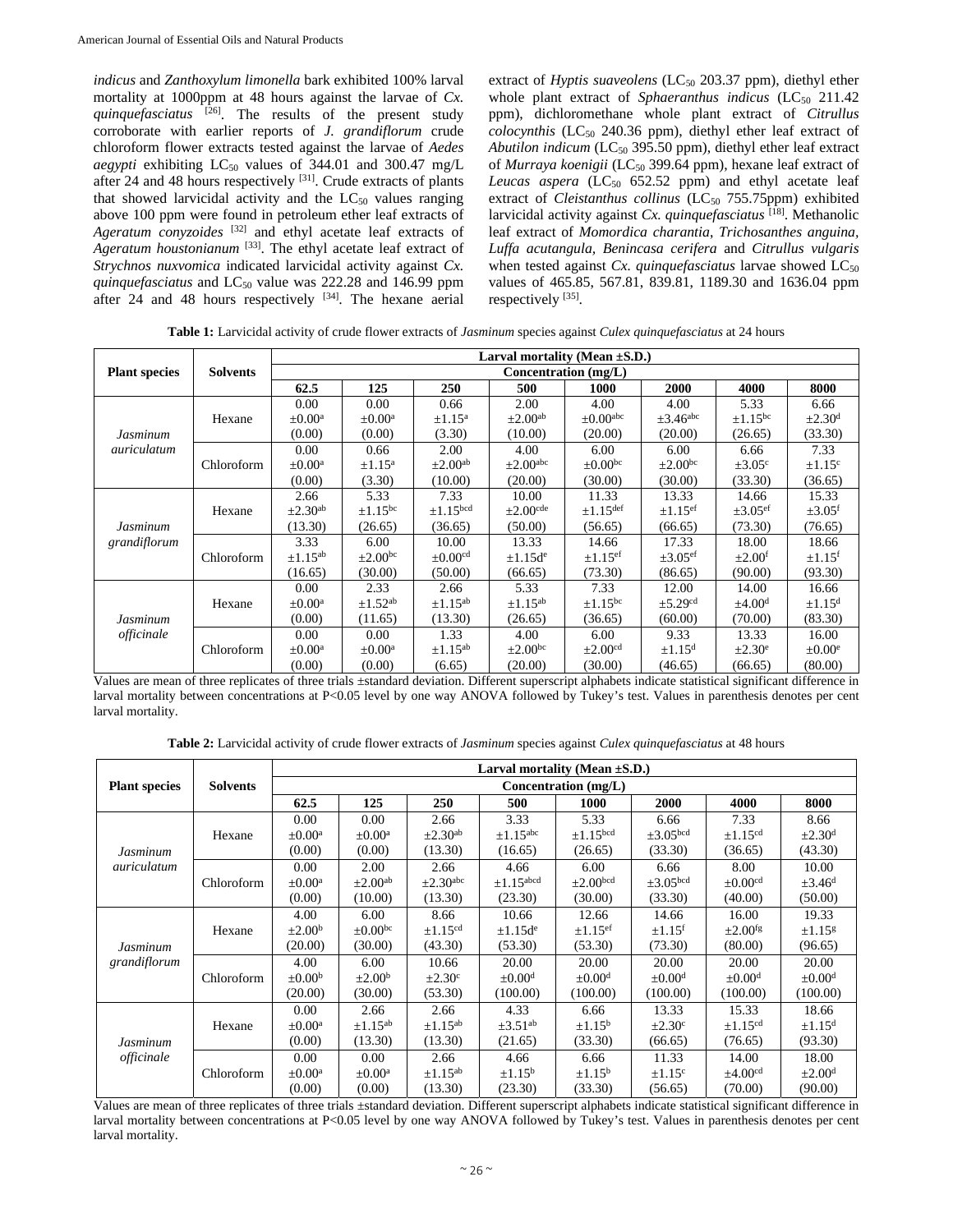| <b>Table 3.</b> I foolt analysis of cluud flower extracts of <i>Justinium</i> species against C <i>utex quinque fusculum</i> s |                 |                  |                  |                      |                  |                  |                      |  |  |  |
|--------------------------------------------------------------------------------------------------------------------------------|-----------------|------------------|------------------|----------------------|------------------|------------------|----------------------|--|--|--|
|                                                                                                                                |                 |                  | 24 hours         |                      | 48 hours         |                  |                      |  |  |  |
| <b>Plant species</b>                                                                                                           | <b>Solvents</b> | $LC_{50}$ (mg/L) | $LC_{90}$ (mg/L) | $\mathbb{R}^2$ value | $LC_{50}$ (mg/L) | $LC_{90}$ (mg/L) | $\mathbb{R}^2$ value |  |  |  |
| Jasminum auriculatum                                                                                                           | Hexane          | 9006.62          | 16135.79         | 0.700                | 7267.26          | 14211.50         | 0.809                |  |  |  |
|                                                                                                                                | Chloroform      | 8318.52          | 16514.76         | 0.783                | 7059.14          | 14783.34         | 0.801                |  |  |  |
| Jasminum grandiflorum                                                                                                          | Hexane          | 2679.77          | 8104.62          | 0.915                | 1525.60          | 4611.07          | 0.966                |  |  |  |
|                                                                                                                                | Chloroform      | 1182.67          | 4278.34          | 0.935                | 212.10           | 365.36           | 0.949                |  |  |  |
| Jasminum officinale                                                                                                            | Hexane          | 3308.76          | 7084.54          | 0.839                | 2662.65          | 5491.21          | 0.852                |  |  |  |
|                                                                                                                                | C1.1C           | 2000.22          | 750000           | 0.020                | 212660           | (22100           | 0.010                |  |  |  |

**Table 3.** Probit analysis of crude flower extracts of *Jasminum* species against *Culex quinquefasciatus*

LC<sub>50</sub>: Lethal concentration that kills 50% of the exposed larvae; LC<sub>90</sub>: Lethal concentration that kills 90% of the exposed larvae; R<sup>2</sup>: Regression co-efficient.

Chloroform 3909.23 7589.88 0.839 3136.68 6231.08 0.848

Vector control is facing a threat due to the emergence of resistance in vector mosquitoes to conventional synthetic insecticides, warranting counter measures such as developmental of novel insecticides [36]. Mosquitoes in the larval stage are attractive targets for pesticides because mosquitoes breed in water, and thus, it is easy to deal with them in this habitat. The preliminary screening of plant extracts against mosquitoes is a good means of evaluating the potential mosquitocidal property present in it [25, 26, 37]. Natural insecticides of plant origin have been given importance due to their ecofriendly nature and biodegradability as a substitute of synthetic insecticides for the control of vectors of public health importance. Plants are the chemical factories and rich source of bioactive chemicals, some of which have medicinal and pesticidal properties [38]. Different types of phytochemicals of plant either from the whole part or from the specific parts come out with solvent during chemical extraction depending on the polarity of the solvent  $[39-41]$ . In conclusion, the results reported in the present study open the possibility for further investigations of the efficacy of larvicidal property of the crude chloroform extract of *Jasminum grandiflorum* against *Culex quinquefasciatus* as an agent for combating mosquitoes. Further investigations are needed to elucidate this activity against a wide range of all stages of mosquito species and also to identify the active ingredient(s) of the extract responsible for larvicidal activity.

#### **References**

- 1. Foster WA, Walker ED. Mosquitoes (Culicidae). In: Mullen GR, Durden LA, editors. Medical and veterinary entomology. San Diego: Academic, 2002, 203-62.
- 2. Dhanasekaran D, Sakthi V, Thajuddin N, Panneerselvam A. Preliminary evaluation of *Anopheles* mosquito larvicidal efficacy of mangrove actinobacteria. International Journal of Applied Biology and Pharmaceutical Technology. 2010; 1(2):374-381.
- 3. Roth D, Henr B, Mak S, Fraser M, Taylor M, Li M *et al.* West Nile virus range expansion into British Columbia. Emerging Infectious Diseases 2010; 16:1251-1258.
- 4. WHO. The World Health Report, Geneva, 1996.
- 5. Oduola AO, Awe OO. Behavioural biting preference of *Culex quinquefasciatus* in human host in Lagos metropolis Nigeria*.* Journal of Vector Borne Diseases. 2006; 43:16-20.
- 6. WHO. Malaria fact sheets, WHO Report, Geneva, WHO media centre, 2010, 94.
- 7. Paily KP, Hoti SL, Balaraman K. Development of lymphatic filarial parasite *Wuchereria bancrofti*  (Spirurida: Onchocercidae) in mosquito species (Diptera: Culicidae) fed artificially on microfilaremic blood. Journal of Medical Entomology. 2006; 43:1222-1226.
- 8. Agrawal VK, Sashindran VK. Lymphatic filariasis in

India: problems, challenges and new initiatives. Medical Journal Armed Forces India. 2006; 62:359-362.

- 9. Samuel T, Jayakumar M, William SJ. *Culex* mosquito: An overview. In: William SJ, editor. Defeating the public enemy, the mosquito: a real challenge. Chennai, India: Loyola Publications, 2007, 95-116.
- 10. Molaei G. Host feeding pattern of *Culex quinquefasciatus* (Diptera: Culicidae) and its role in transmission of West Nile Virus in Harris County, Texas. American Journal of Tropical Medicine and Hygiene. 2007; 77(1):73-81.
- 11. NICD. Proceedings of the National Seminar on operation research on vector control in filariasis. New Delhi, 1990.
- 12. Liu H, Xu Q, Zhang L, Liu N. Chlorpyrifos resistance in mosquito *Culex quinquefasciatus*. Journal of Medical Entomology. 2005; 42(5):815-820.
- 13. Devine GJ, Furlong MJ. Insecticide use: Contexts and ecological successions. Agriculture and Human Values 2007; 24:281-306.
- 14. Bansal SK, Singh KV, Sharma S, Sherwani MRK. Comparative larvicidal potential of different plant parts of *Withania somnifera* against vector mosquitoes in the semi-arid region of Rajasthan. Journal of Environmental Biology. 2011; 32(1):71-75.
- 15. Liu SQ, Shi Cao JJ, Jia H, Liu FB, Shi GL. Survey of pesticidal component in plant. In Entomology in China in 21st Century, Proceedings of 2000 Conference of Chinese Entomological Society Ed. Science and Technique Press, 2000, 1098-1104.
- 16. ICMR. Prospects of using herbal products in the control of mosquito vectors. ICMR Bulletin 2003; 33(1):1-10.
- 17. Cetin H, Erler F, Yanikoglu A. Larvicidal activity of a botanical natural product, AkseBio2, against *Culex pipiens*. Fitoterapia, 2004; 75:724-728.
- 18. Arivoli S, Ravindran KJ, Raveen R, Samuel T. Larvicidal activity of botanicals against the filarial vector *Culex quinquefasciatus* Say (Diptera: Culicidae). International Journal of Research in Zoology. 2012; 2(1):13-17.
- 19. Arivoli S, Ravindran KJ, Samuel T. Larvicidal efficacy of plant extracts against the malarial vector *Anopheles stephensi* Liston (Diptera: Culicidae). World Journal of Medical Sciences. 2012; 7(2):77-80.
- 20. Ghosh A, Chowdhury N, Chandra G. Plant extracts as potential larvicides. Indian Journal of Medical Research. 2012; 135:581-598.
- 21. Raveen R, Dhayanidhi P, Dhinamala K, Arivoli S, Samuel T. Larvicidal activity of *Pedilanthus tithymaloides* (L.) Poit (Euphorbiaceae) leaf against the dengue vector *Aedes aegypti* (L.) (Diptera: Culicidae). International Journal of Environmental Biology. 2012; 2(2):36-40.
- 22. Raveen R, Kamakshi KT, Deepa M, Arivoli S, Samuel T. Larvicidal activity of *Nerium oleander* L. (Apocynaceae) flower extracts against *Culex quinquefasciatus* Say